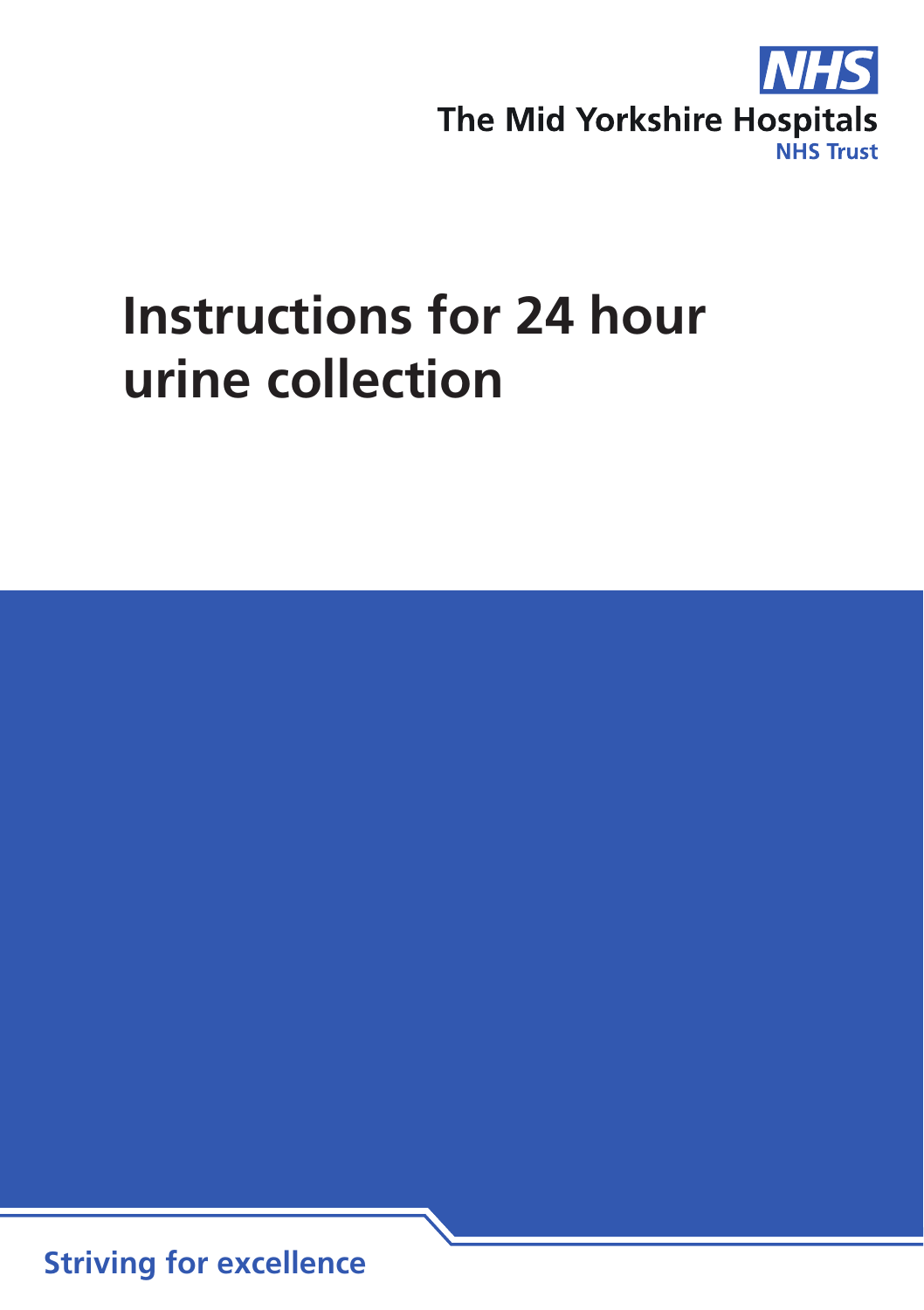Your doctor has asked that you collect a 24 hour urine sample to be tested at the hospital laboratory. What it is being tested for depends on what question your doctor is asking, so discuss the reasons with them if you have any queries or concerns.

You must collect **all** the urine you produce in a single day into a special container which should have been given to you by your doctor or the hospital lab, along with this leaflet.

In order to get exactly a full day's collection it is important that you follow the instructions in this leaflet very carefully.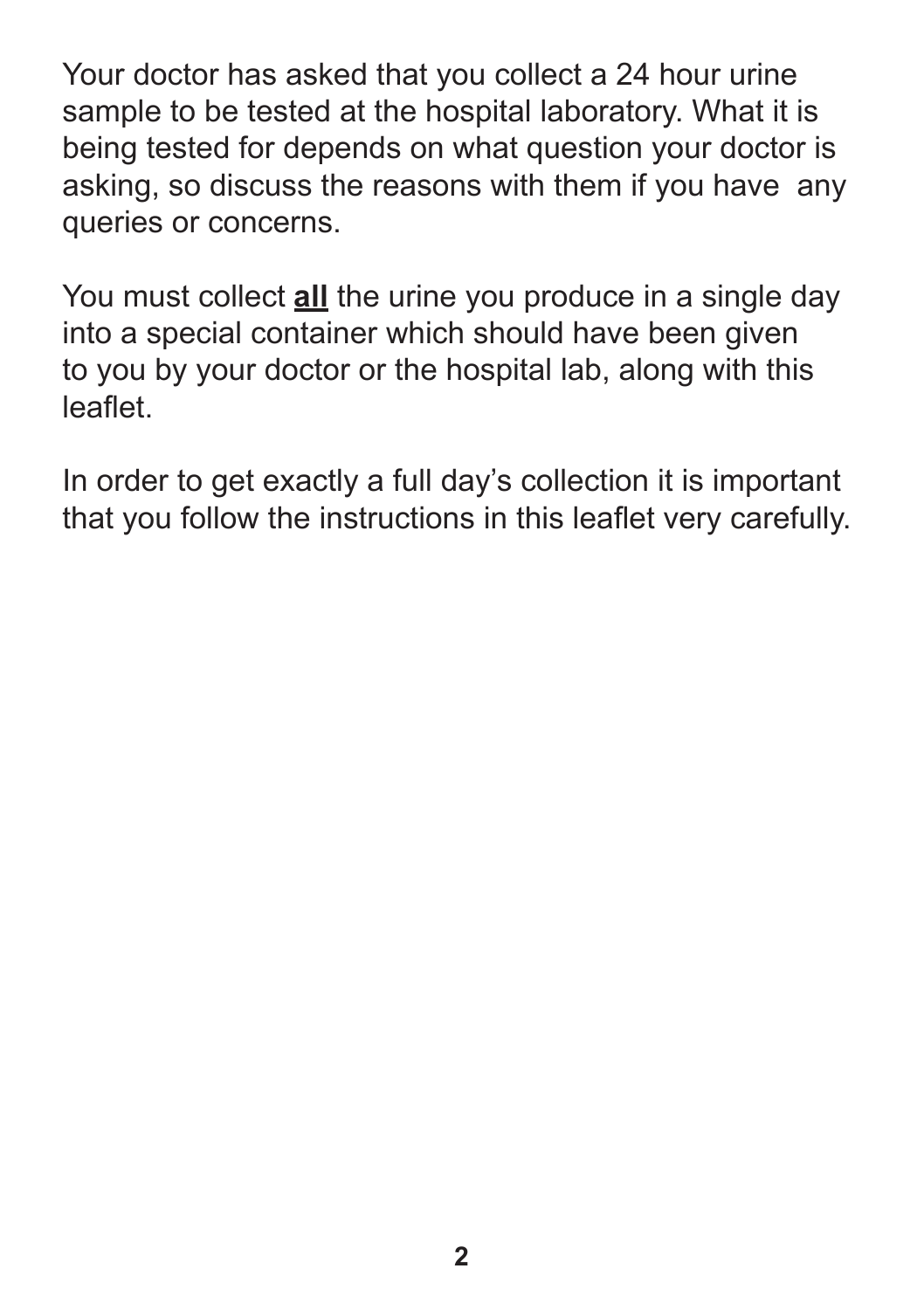## **What you need to do and know before the test**

#### **Before you start the collection:**

- *Make sure* your personal details are on the label of the sample container and that they are correct.
- *Make sure* that the details on the sample container are the same as those on the request form.
- *If the label is blank*, please complete all the parts of your name and date of birth.
- *If the label is only partially completed*, fill in any blanks you can.
- *If the details are not correct*, see your doctor to obtain another sample bottle.
- *Make sure to follow your normal diet,* eating and drinking what you normally do on the day of collection, *unless your doctor tells you otherwise!*
- *Don't drink any more than normal.* The test is to examine the urine you produce on a normal day.
- *Avoid excess alcohol or caffeine* intake over the collection period.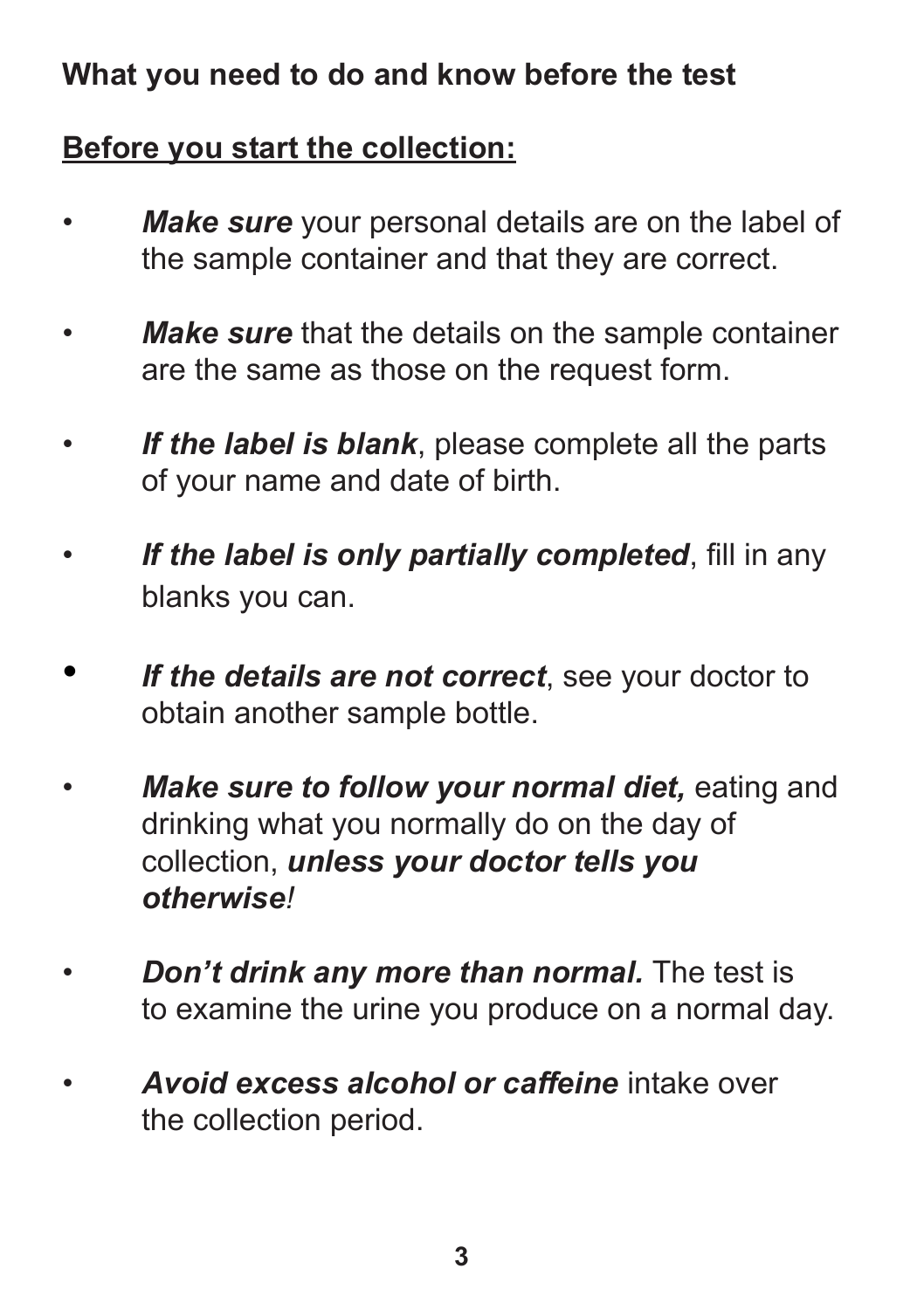*Some drugs can interfere with some of the tests that might be done on your sample. If you are taking any tablets or other medicines from your doctor or that you buy yourself (including things like vitamins), discuss this with your doctor.*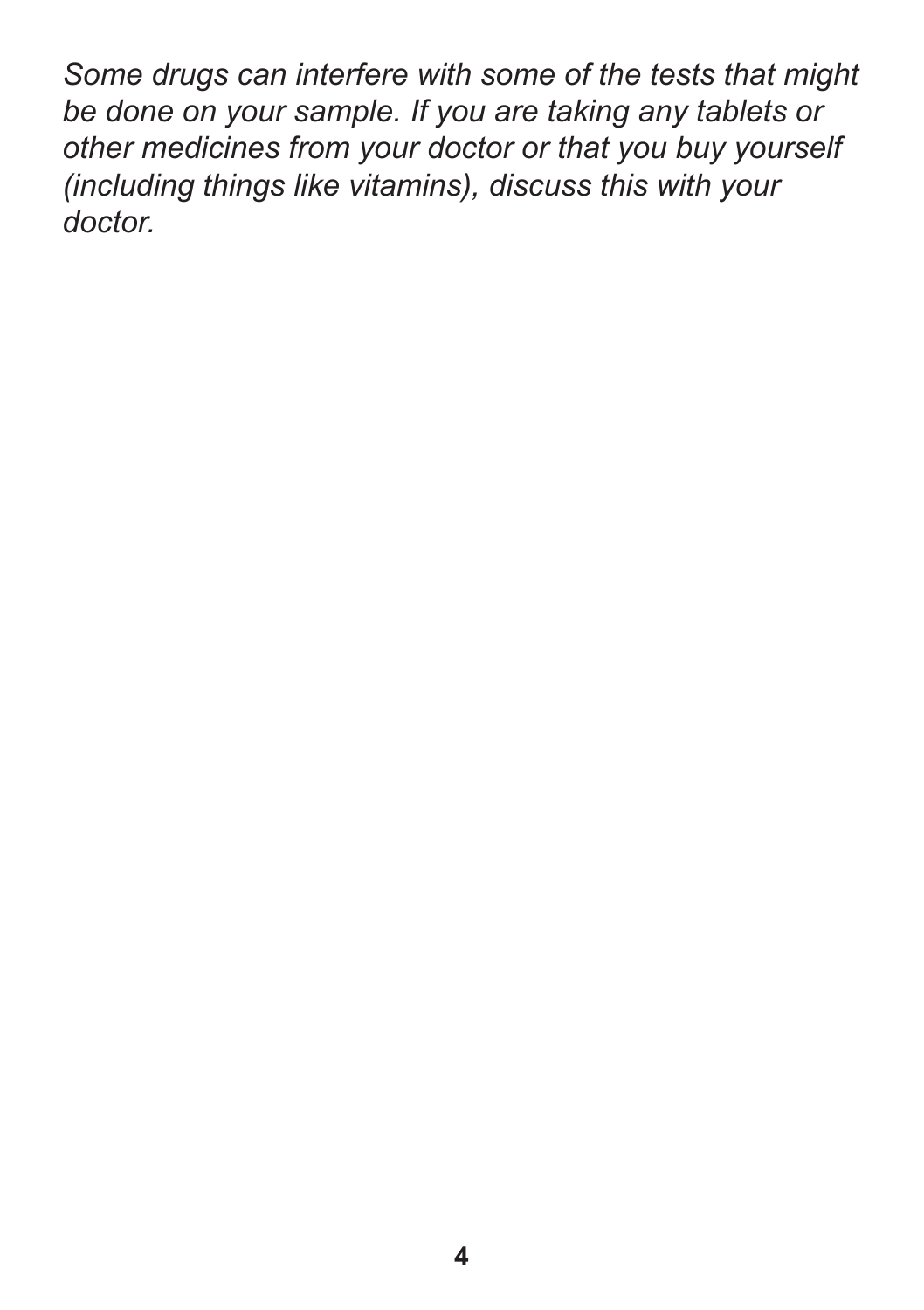Collect **all** of the urine you produce in a single day, no more and no less than that, otherwise your doctor might get the wrong answer to the question they are asking. This could lead to more tests than you would otherwise need to have.

# **Top Tip**

The best way to collect urine is to first use a **clean**  container of your own (a plastic jug is ideal), then empty this into your urine collection container. The container you use should be thoroughly washed before further use after you finish your collection.

- **Empty** your bladder in the morning into the toilet in the normal way (**DO NOT COLLECT THIS URINE!**)
- **Make** careful note of the time that you do this and write this and the date on the collection container.
- **After** this, every time you go to the toilet you should collect any urine you produce for the rest of the day and all evening until you go to bed.
- **If** you need to go to the toilet during the night, make sure you collect this urine as well.
- **Next** day, make sure you wake up in time to collect your last amount of urine at EXACTLY the same time that you initially emptied your bladder the previous day as you started the collection.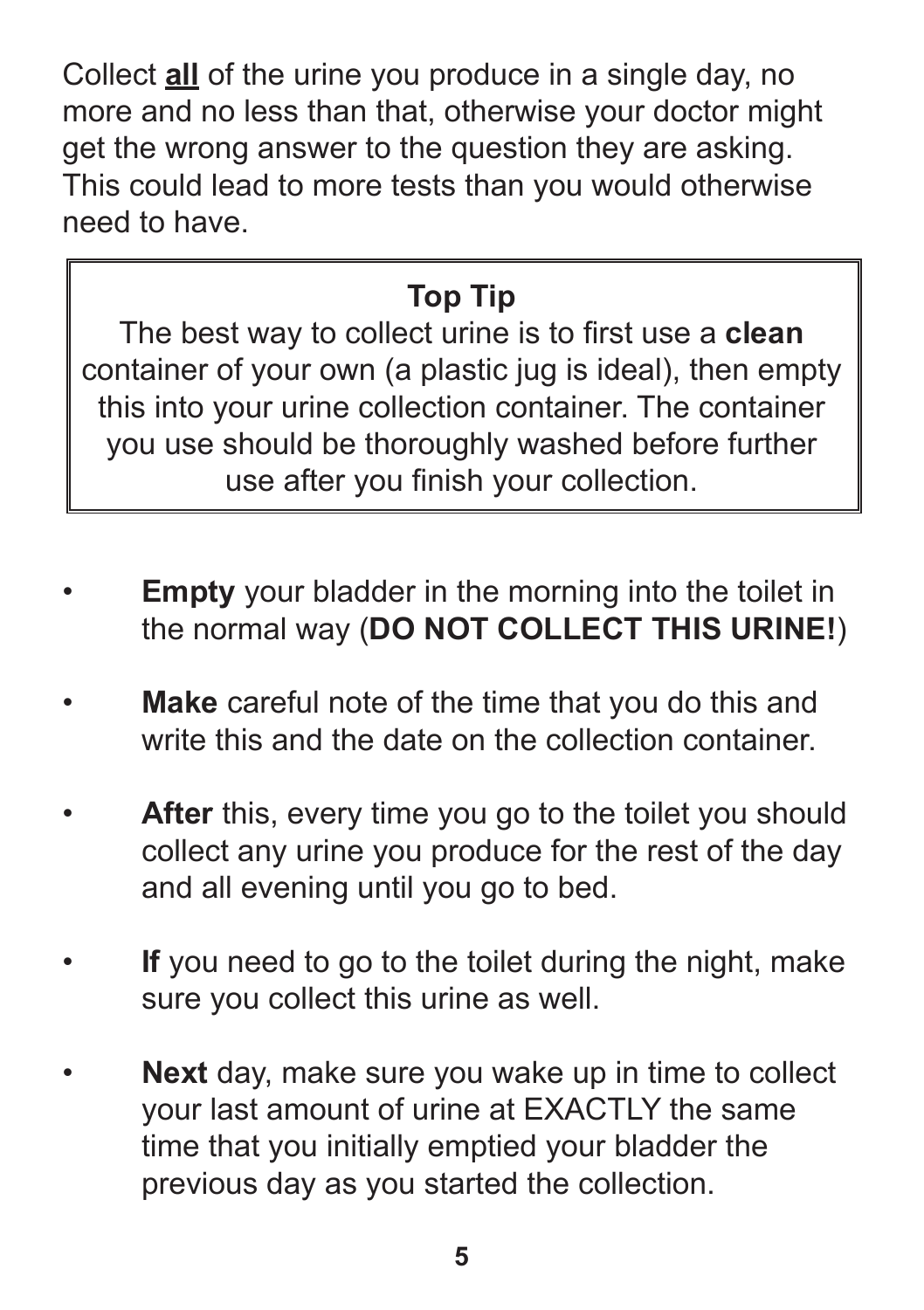- **When** that time comes you should completely empty your bladder and add the contents to the container which will then mark the end of your 24 hour urine collection.
- **Write** both the date and time of this last collection on the label on the container.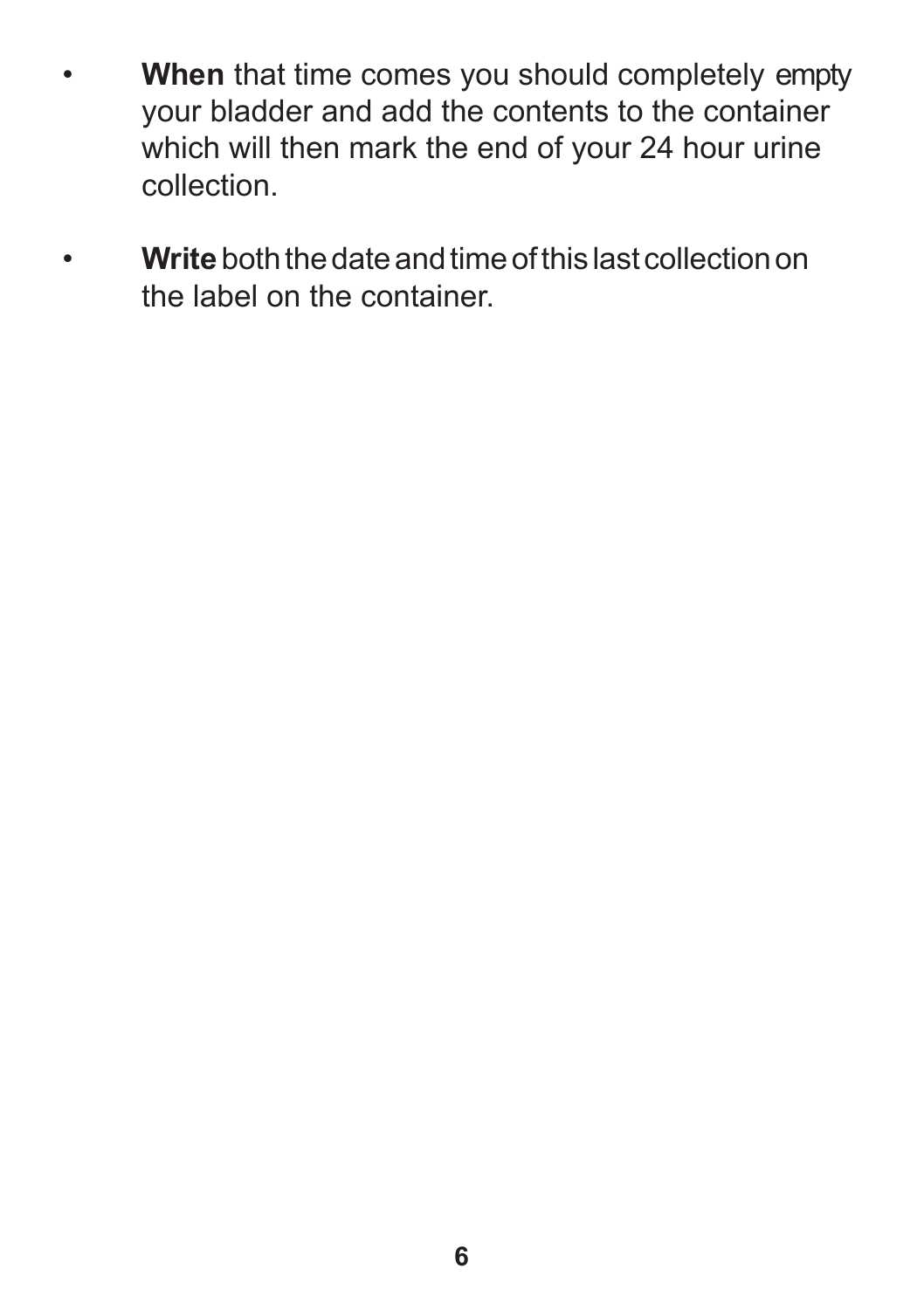# **After the collection**

Check once again that your details are correct on the container and the form. If your details are incorrect, the sample may be rejected by the laboratory and you may have to repeat the collection.

Make sure the lid of the container is firmly closed. Return the container, along with the request form, to your doctor or to the laboratory, depending on what the doctor told you.

## **The sample may be rejected if the container leaks!**

#### **What happens to my sample?**

- The 24 hour collection is sent to the laboratory to be analysed.
- The results will be sent to your doctor who will contact you to discuss them in due course.
- Depending on the type of test being done on your sample, it may be necessary to repeat the collection to confirm the result.

Any queries regarding the test, except for final results, please do not hesitate to contact the Department of Clinical Biochemistry at Pinderfields Hospital on: 0844 811 8110, ext 57000

#### **Please contact your doctor for results.**